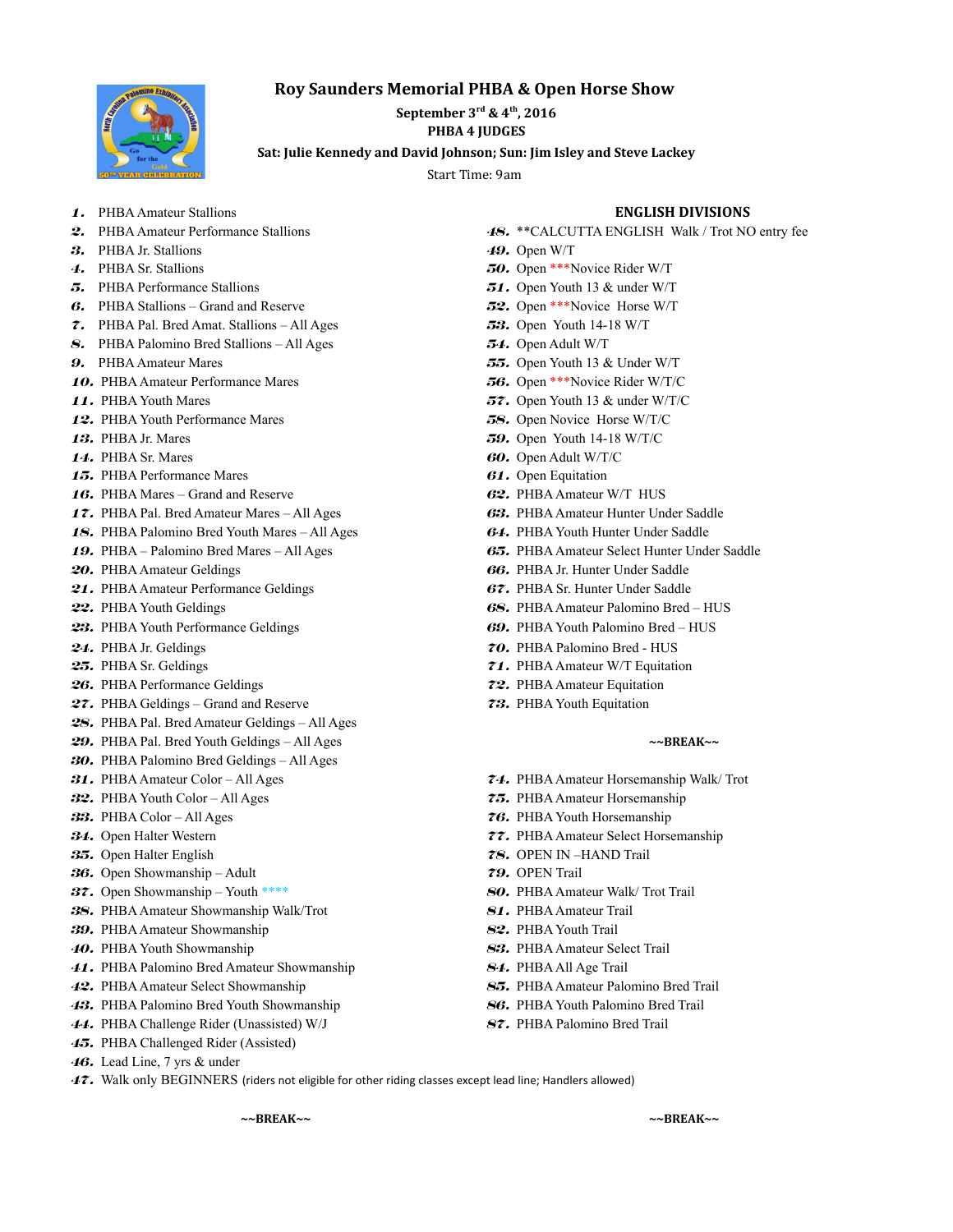### **WESTERN DIVISIONS (WW/WP)**

- **88.**\*\*CALCUTTA WESTERN Walk/ Jog No entry fee **<sup>107</sup>**. PHBA Sr. Western Pleasure
- 
- 
- 
- 
- 
- 
- 
- 
- 
- 
- **99.** Open Western Pleasure Youth 13& U W/J/L 118. PHBA Ranch Riding
- **100.**Open Western Pleasure Youth 14-18 W/J/L
- **101.**Open 3 Year old / Added Money
- **102.**PHBA Amateur Western Pleasure Walk/ Jog
- **103.**PHBA Amateur Western Pleasure
- **104.**PHBA Amateur Select Western Pleasure
- **105.**PHBA Youth Western Pleasure
- **106.**PHBA Jr. Western Pleasure
- 
- **89.**Open 2 Year old / Added Money **108**. PHBA Palomino Bred Western Pleasure
- **90.** Open \*\*\*Novice Western Rider W/J **109.** Working Western Pleasure 13 & U (W/J/L)
- **91.** Open \*\*\*Novice Western Horse W/J **110**. Working Western Pleasure 14-18 (W/J/L)
- **92.** Open Western Pleasure Youth 13 & under W/J **111.** Western Pleasure Adult (W/J/L)
- **93.**Open Western Pleasure Youth 14-18 W/J **<sup>112</sup>**. Working Western Adult Pleasure (W/J/L)
- **94.**Open Working Western Youth 13&U W/J **<sup>113</sup>**. **\*\*\***Novice Western Horse Pleas. (W/J/L)
- **95.**Open Working Western Youth 14-18 W/J **114.** Open Horsemanship
- **96.**Open Western Pleasure Adult W/J **115**. PHBA Amateur Reining All Ages
- **97.**Open Working Western Adult W/J **116**. PHBA Youth Reining All Ages
- **98.** Open \*\*\*Western Novice Rider W/J/L **117.** PHBA Reining All Ages
	-

# *PHBA Weekend High Point and Reserve Awards:*

Halter / Color Youth Halter/ Color Youth 5-9 Youth Palomino Bred Amateur Amateur Walk / Trot Hi Point English Hi Point Western

# *Open Weekend Awards:*

High Point and Reserve 1 Horse / 1 Rider Combo

# **Join us Saturday Evening for our Exhibitors and 50 Year Alumni Dinner Celebration!**



*\*Dogs must be on leash at all times.*